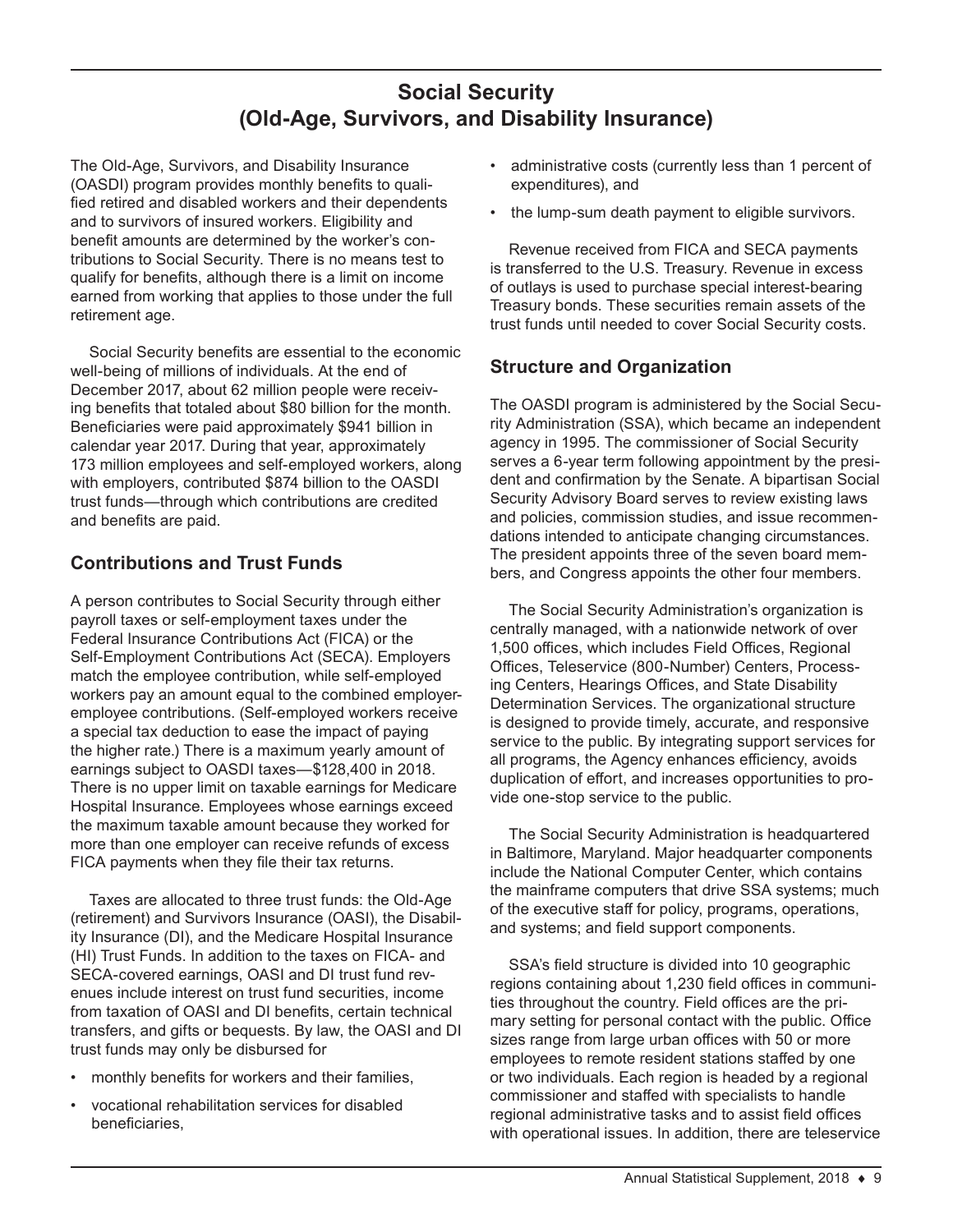centers providing national toll-free service (1-800-772- 1213). Although physically located within the various regions, each teleservice center manages the public's Social Security business from throughout the nation using state-of-the-art communications systems.

Six processing centers handle a variety of workloads involving disability cases, international claimants, earnings records, and ongoing eligibility for Supplemental Security Income payments, as well as providing service and support for the field offices and answering calls to the toll-free number. The Hearings Offices and Appeals Council make decisions on appeals of Social Security determinations in claims for benefits.

**Tables 2.F1–2.F11** provide SSA administrative data on the agency's national offices and workforce **(Tables 2.F1–2.F3)**, claims workloads **(Tables 2.F4– 2.F6)**, delivery of services **(Table 2.F7)**, and hearings and appeals operations **(Tables 2.F8–2.F11)**.

## **Program Changes**

Program changes occur through legislation or (in areas where authority is delegated to the commissioner) through regulation. Changes are often implemented in phases and may entail recurring annual changes beyond the initial enactment date or year of first implementation.

## **Coverage and Financing**

In 2018, about 174 million people will work in employment or self-employment that is covered under the OASDI program. In recent years, coverage has become nearly universal for work performed in the United States, including American Samoa, Guam, the Northern Mariana Islands, Puerto Rico, and the U.S. Virgin Islands. Approximately 94 percent of the U.S. workforce is covered by OASDI. Workers excluded from coverage fall into five major categories:

- 1. Civilian federal employees hired before January 1, 1984;
- 2. Railroad workers (who are covered under the railroad retirement system, which is coordinated with Social Security);
- 3. Certain employees of state and local governments who are covered under their employers' retirement systems;
- 4. Domestic workers and farm workers whose earnings do not meet certain minimum requirements (workers

in industry and commerce are covered regardless of the amount of earnings); and

5. Persons with very low net earnings from selfemployment, generally under \$400 annually.

**Table 2.A1** outlines the history of coverage provisions and **Table 2.A2** provides a history of provisions regarding noncontributory wage credits, mostly for military service.

For most employees, taxes are withheld from wages beginning with the first dollar earned. The exceptions are domestic employees, election workers, and agricultural workers. In 2018, a domestic employee must earn \$2,100 from any single employer in a calendar year before FICA is withheld. Most election workers must earn \$1,800 in 2018 before FICA is withheld. Most agricultural workers' wages are covered if the employer pays more than \$2,500 in total wages in a year or if the individual worker earns over \$150 in a year from a single employer.

Employees, their employers, and the self-employed pay taxes on earnings in covered employment up to an annual maximum taxable amount for OASDI. There is no upper limit on taxable earnings for Medicare Hospital Insurance (HI). The OASDI maximum taxable amount—\$128,400 in 2018—is updated automatically each year in relation to increases in the national average annual wage. The current FICA tax rate applicable to both employees and employers is 6.2 percent for OASDI (5.015 percent for OASI and 1.185 percent for DI) and 1.45 percent for HI. Those who are self-employed pay the combined employee-employer rate of 12.4 percent for OASDI and 2.9 percent for HI under SECA.

See **Table 2.A3** for annual amounts of maximum taxable earnings and contribution rates. **Table 2.A4** shows historical annual maximum amounts of contributions by employees and self-employed individuals.

Two deduction provisions reduce the SECA and income tax liability of self-employed persons. The intent of these provisions is to treat the self-employed in much the same manner as employees and employers are treated for purposes of FICA and income taxes. The first provision allows a deduction from net earnings from selfemployment equal to the amount of net earnings before the deduction multiplied by one-half the SECA tax rate. The effect of this deduction is intended to be analogous to the treatment of the FICA tax paid by the employer, which is disregarded as remuneration to the employee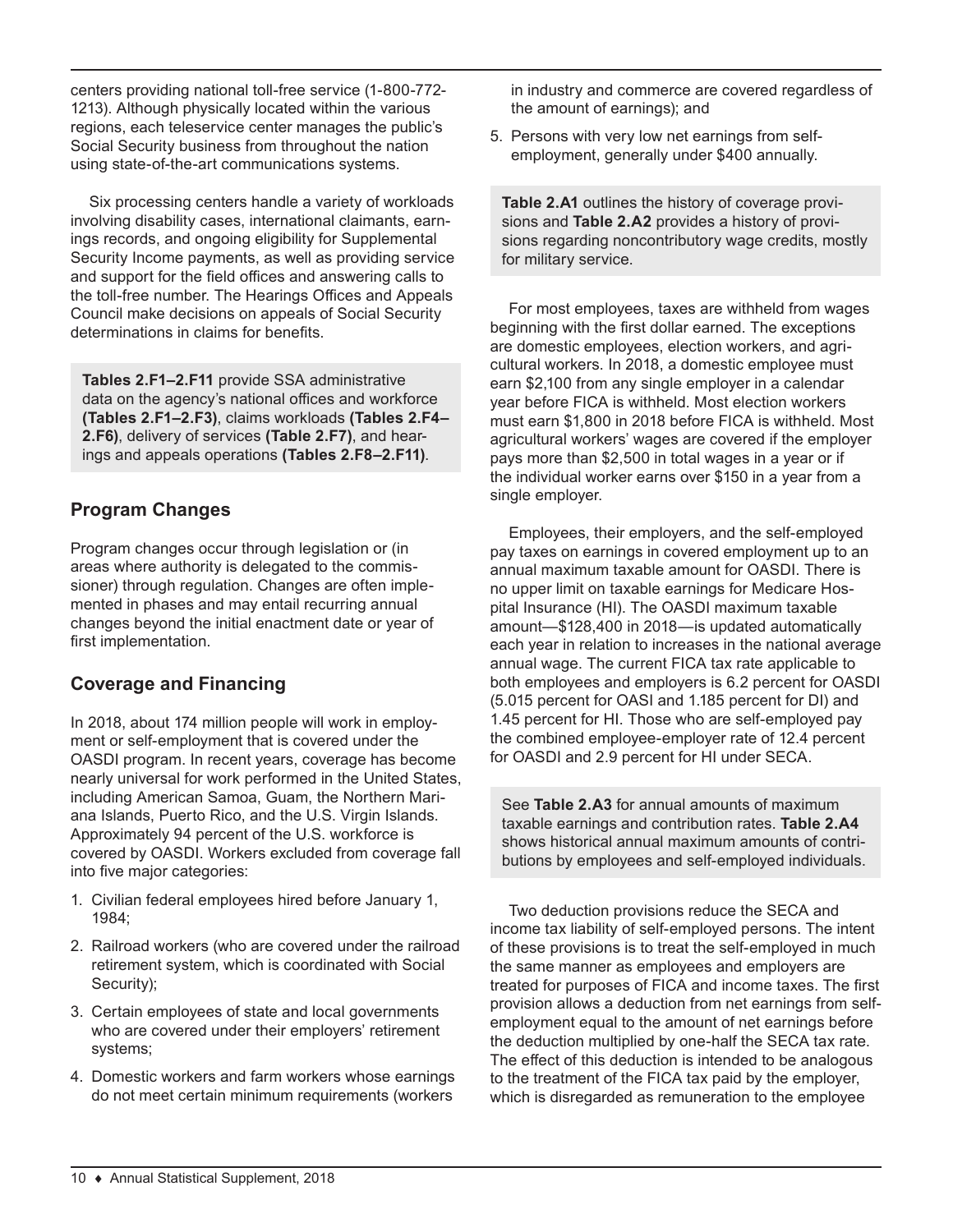for FICA and income tax purposes. The second provision allows an income tax deduction equal to one-half of the amount of the SECA tax paid, which is designed to reflect the income tax deductibility of the employer's share of the FICA tax.

**Table 2.A5** describes income tax credits for 1984–1989 intended to cushion the impact of increases in FICA and SECA taxes enacted in 1983. The SECA tax credits were replaced, effective 1990, by the deduction provisions described above. **Table 2.A6** outlines the history of provisions regarding appropriations from general revenues and interfund borrowing.

## **Insured Status**

Workers attain insured status upon earning the minimum number of credits needed to become eligible for Social Security benefits. Insured status is also required to establish benefit eligibility for the worker's family members or survivors. The requirements for insured status differ depending on the type of benefit involved.

To determine a worker's insured status, Social Security looks at the amount of the worker's earnings (employment or self-employment) covered under Social Security and assigns "credits" for those earnings. These credits are called quarters of coverage. In 2018, one quarter of coverage (QC) is credited for each \$1,320 in annual covered earnings, up to a maximum of four QCs for the year. Earnings of \$5,280 or more in 2018 will give the worker the maximum four QCs for the year regardless of when the money is actually paid during the year. The amount of earnings required for a QC is adjusted automatically each year in proportion to increases in the average wage level.

### **Fully Insured**

Eligibility for most types of benefits requires that the worker be fully insured. To be fully insured, a worker must have a number of QCs at least equal to the number of calendar years elapsing between the year in which the worker is age 21 (or 1950, if later) and the year in which he or she reaches age 62, becomes disabled, or dies—whichever occurs first. To compute "elapsed" years, Social Security does not count the year in which the worker attains age 21 (or 1950, if later) or the year in which the worker attains age 62, becomes disabled, or dies. If the resulting number of elapsed years is less than 6, the number is raised to 6. All workers need at least 6 QCs to be insured. Workers who reach age 62

in 1991 or later need 40 QCs to be fully insured. Special rules may apply if the worker had a prior period of disability. For workers who become disabled or die before age 62, the number of QCs needed for fully insured status depends on their age at the time of disability or death.

### **Currently Insured**

Generally, if a worker dies before meeting fully insured status, benefits can still be paid to certain survivors if the worker was "currently insured" at the time of death. Survivors benefits are potentially payable to a worker's children and to a widow(er) who takes care of the deceased's child who is under age 16 or disabled and receiving Social Security benefits. To be currently insured, the worker must have earned 6 QCs in the 13 quarters ending with the quarter of death.

#### **Additional Insured Status Requirements for Noncitizens**

The Social Security Protection Act of 2004 (Public Law 108-203) was signed into law on March 2, 2004. Section 211 of this law imposed additional requirements for determining fully and currently insured status. These additional requirements affect noncitizen workers to whom Social Security did not assign a Social Security number (SSN) before January 1, 2004. A noncitizen worker must meet one of two additional requirements under section 211 in order for anyone to qualify for an OASDI benefit based on the earnings record of the noncitizen worker. These benefits include retirement or disability insurance benefits, dependents or survivors insurance benefits, the lump-sum death payment, and Medicare based on end-stage renal disease.

For purposes of the above paragraph:

- 1. The noncitizen worker must have been assigned an SSN for work purposes at any time on or after January 1, 2004; or
- 2. The noncitizen worker must have been admitted to the United States at any time as a nonimmigrant visitor for business (B-1) or as an alien crewman (D-1 or D-2).

If a noncitizen worker who was not assigned an SSN before January 1, 2004, does not meet one of these additional requirements, then he or she cannot be fully or currently insured. No one would qualify for OASDI benefits based on the noncitizen worker's earnings. This is true even if the noncitizen worker appears to have the required number of quarters of coverage (QCs) in accordance with the regular insured status provisions.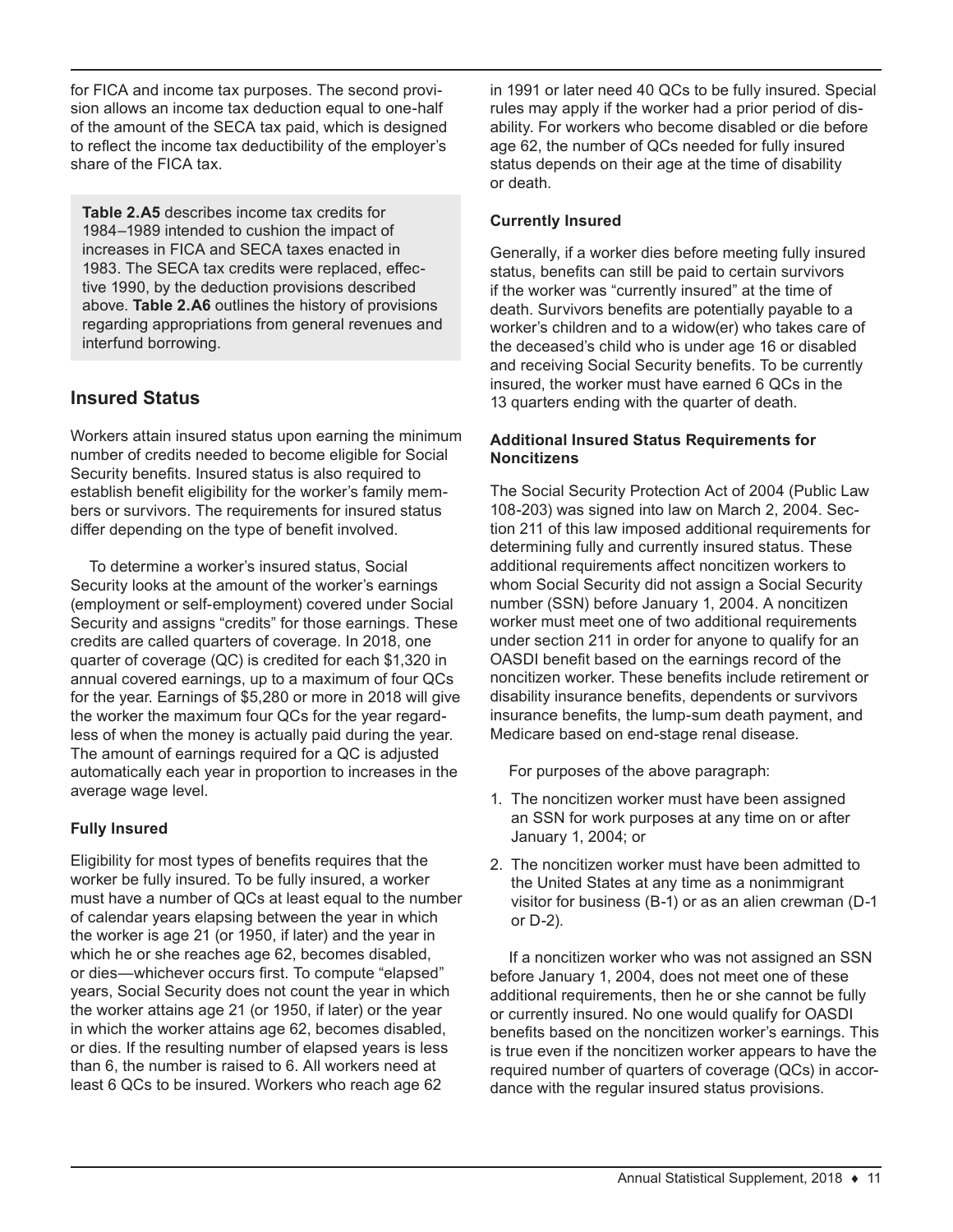#### **Disability Insured**

To qualify for disability benefits, a nonblind worker must have recent work activity in addition to being fully insured. Under the requirement involving recent work, a nonblind worker who is age 31 or older must have earned at least 20 QCs during the 40-calendar-quarter period ending with the quarter in which the disability began. In general, workers disabled at ages 24 through 30 must have earned QCs in one-half of the calendar quarters beginning with the quarter after the quarter in which age 21 is attained and ending with the calendar quarter in which the disability began. In this case, the quarters counted will go back before the quarter in which the worker turned age 21. Workers under age 24 need 6 QCs in the 12-quarter period ending with the quarter in which the disability began. Workers who qualify for benefits based on blindness need only be fully insured. Special rules may apply if the worker had a prior period of disability.

**Table 2.A7** summarizes the basic provisions concerning insured status.

### **International Agreements**

The president is authorized to enter into international Social Security agreements (also called *totalization agreements*) to coordinate the U.S. Old-Age, Survivors, and Disability Insurance (OASDI) program with comparable programs of other countries. The United States currently has Social Security agreements in effect with 26 countries.

International Social Security agreements have two main purposes. First, they eliminate dual Social Security coverage, the situation that occurs when a person from one country works in another country and is required to pay Social Security taxes to both countries on the same earnings. Each agreement includes rules that assign a worker's coverage to only one country.

The second goal of the agreement is to help fill gaps in benefit protection for workers who have divided their careers between the United States and another country. Such workers may fail to qualify for Social Security benefits from one or both countries because they have not worked long enough to meet minimum eligibility requirements. Under an agreement, these workers and their family members may qualify for a partial U.S. benefit based on *totalized* (that is, combined) credits from both countries. Similarly, workers may qualify for partial benefits from the foreign country on the basis of totalized credits.

#### **Social Security agreements and supplementary agreements, by effective dates**

| Australia             | 2002             |
|-----------------------|------------------|
| Austria               | 1991, 1997       |
| Belgium               | 1984             |
| Canada                | 1984, 1997       |
| Chile                 | 2001             |
| <b>Czech Republic</b> | 2009             |
| Denmark               | 2008             |
| Finland               | 1992             |
| France                | 1988             |
| Germany               | 1979, 1988, 1996 |
| Greece                | 1994             |
| Hungary               | 2016             |
| Ireland               | 1993             |
| Italy                 | 1978, 1986       |
| Japan                 | 2005             |
| Korea (South)         | 2001             |
| Luxembourg            | 1993             |
| Netherlands           | 1990, 2003       |
| Norway                | 1984, 2003       |
| Poland                | 2009             |
| Portugal              | 1989             |
| Slovak Republic       | 2014             |
| Spain                 | 1988             |
| Sweden                | 1987, 2007       |
| Switzerland           | 1980, 1989, 2014 |
| United Kingdom        | 1985, 1997       |

**Table 5.M1** shows the number of beneficiaries receiving totalization payments and their average benefits.

### **Benefit Computation and Automatic Adjustment Provisions**

#### **PIA Computation**

The primary insurance amount (PIA) is the monthly benefit amount payable to the worker upon initial entitlement at full retirement age (FRA) or upon entitlement to unreduced disability benefits. (FRA is the age at which unreduced retirement benefits may be paid.) The PIA is also the base figure from which monthly benefit amounts are determined for early retirement, delayed retirement, and for the worker's family members or survivors. The PIA is derived from the worker's annual taxable earnings from covered wages and self-employment, averaged over a period that encompasses most of the worker's adult years. Until the late 1970s, the average monthly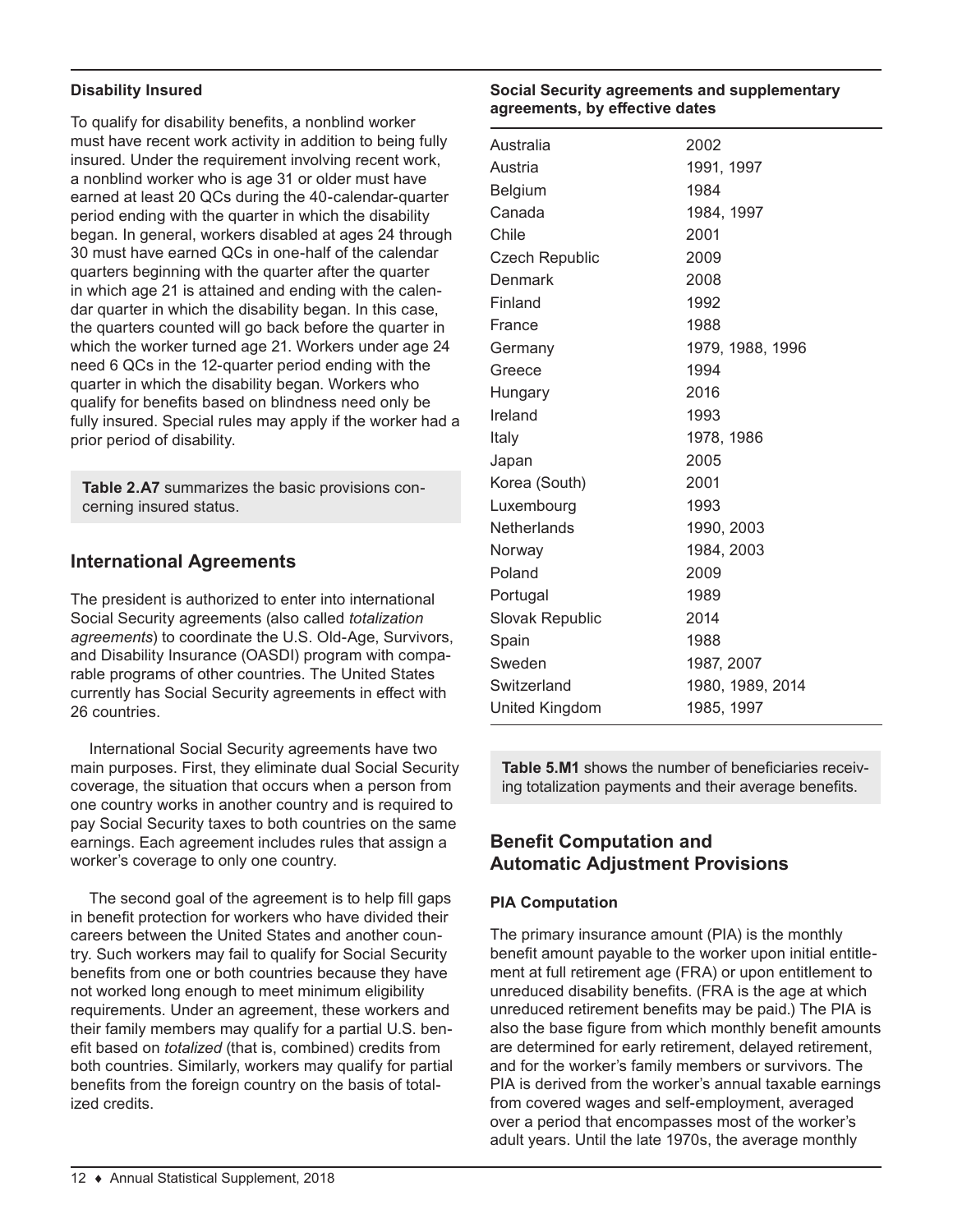wage (AMW) was the earnings measure generally used. For workers first eligible for benefits after 1978, average indexed monthly earnings (AIME) have replaced the AMW as the usually applicable earnings measure. The PIA computation based on AIME currently involves the following three steps:

1. Indexing of earnings. The worker's annual taxable earnings after 1950 are updated, or indexed, to reflect the general earnings level in the indexing year—the second calendar year before the year in which the worker is first eligible; that is, first reaches age 62, becomes disabled, or dies. Earnings in years after the indexing year are not indexed; they are counted at their actual value. A worker's earnings for a given year are indexed by multiplying them by the following ratio (indexing factor): the average wage in the national economy for the indexing year, divided by the corresponding average wage figure for the year to be indexed.

**Table 2.A8** shows the indexing factors applicable to the earnings of workers who were first eligible from 2003 through 2018. **Table 2.A9** shows indexed earnings for workers first eligible from 2011 through 2018 who had maximum taxable earnings in each year after 1950. For a detailed description of an AIME computation, see Appendix D, "Computing a Retired-Worker Benefit."

2. Determining AIME. The number of years used in the computation is determined by subtracting the number of dropout years from the number of elapsed years. Elapsed years are the full calendar years between age 21 (or 1950, if later) and the year of first eligibility. Years within an established period of disability may be excluded from elapsed years. Years with the lowest earnings are dropped out of the computation. There are 5 dropout years for retirement and survivor computations and for many disability insurance benefit computations; workers disabled before age 47 have 0 to 4 dropout years (one-fifth the number of elapsed years). If the resulting number of computation years is less than 2, the number is automatically raised to 2. The number of years required for computing retirement benefits is 35 for workers who were born after 1928, unless it is lowered by an established period of disability.

The actual years used in the computation (the *computation years*) are the years of highest indexed earnings after 1950, including any years before age 22 or after age 61 as well as the year of disability or death. AIME is calculated as the sum of indexed earnings in the computation period, divided by the number of months in that period.

**Table 2.A10** provides a historical outline of provisions related to AIME and AMW and describes variations in the number of dropout years. **Table 2.A16** describes AMW benefit computations based on the worker's nonindexed earnings after 1950. (Very few people currently being awarded benefits have PIAs computed under the AMW computation method. The method shown in Table 2.A16 is more frequently applicable in earnings recomputations for workers who reached age 62 before 1979.)

- 3. Computing the PIA. The formula used to compute the PIA from AIME is weighted to provide a higher PIA-to-AIME ratio for workers with comparatively low earnings. The formula applies declining percentage conversion rates to three AIME brackets. For workers who reach age 62, become disabled, or die in 2018. the formula provides a PIA equal to the sum of
	- 90 percent of the first \$895 of AIME, plus
	- 32 percent of the next \$4,502 of AIME, plus
	- 15 percent of AIME over \$5,397.

The PIA is increased by cost-of-living adjustments (COLAs) beginning with the payment for December of the first year of eligibility, which the beneficiary receives in January of the following year. The COLA for 2018 took effect in December 2017.

**Table 2.A11** shows the PIA formula and first applicable COLA for workers first eligible in 1979 or later.

The dollar amounts defining the AIME brackets are referred to as *bend points*. These bend points (as described in Table 2.A11) are updated automatically each year in proportion to increases in the national average wage level. This automatic adjustment ensures that benefit levels for successive generations of eligible workers will keep up with rising earnings levels, thereby assuring consistent rates of earnings replacement from one generation of beneficiaries to the next.

The PIA formula applicable to a worker depends on the year of eligibility (or death) rather than on the year benefits are first received. The year of eligibility for retirement benefits is the year the worker attains age 62. For workers born in 1955, the 2017 formula is used and the PIA is increased by COLAs beginning with the one taking effect in December 2017. Subsequent recomputations of the worker's benefit, including additional earnings not originally considered, delayed retirement credits, or additional COLA increases, all refer to the basic computation that originally applied on the basis of the year of eligibility. The FRA for workers born in 1955 is 66 years and 2 months.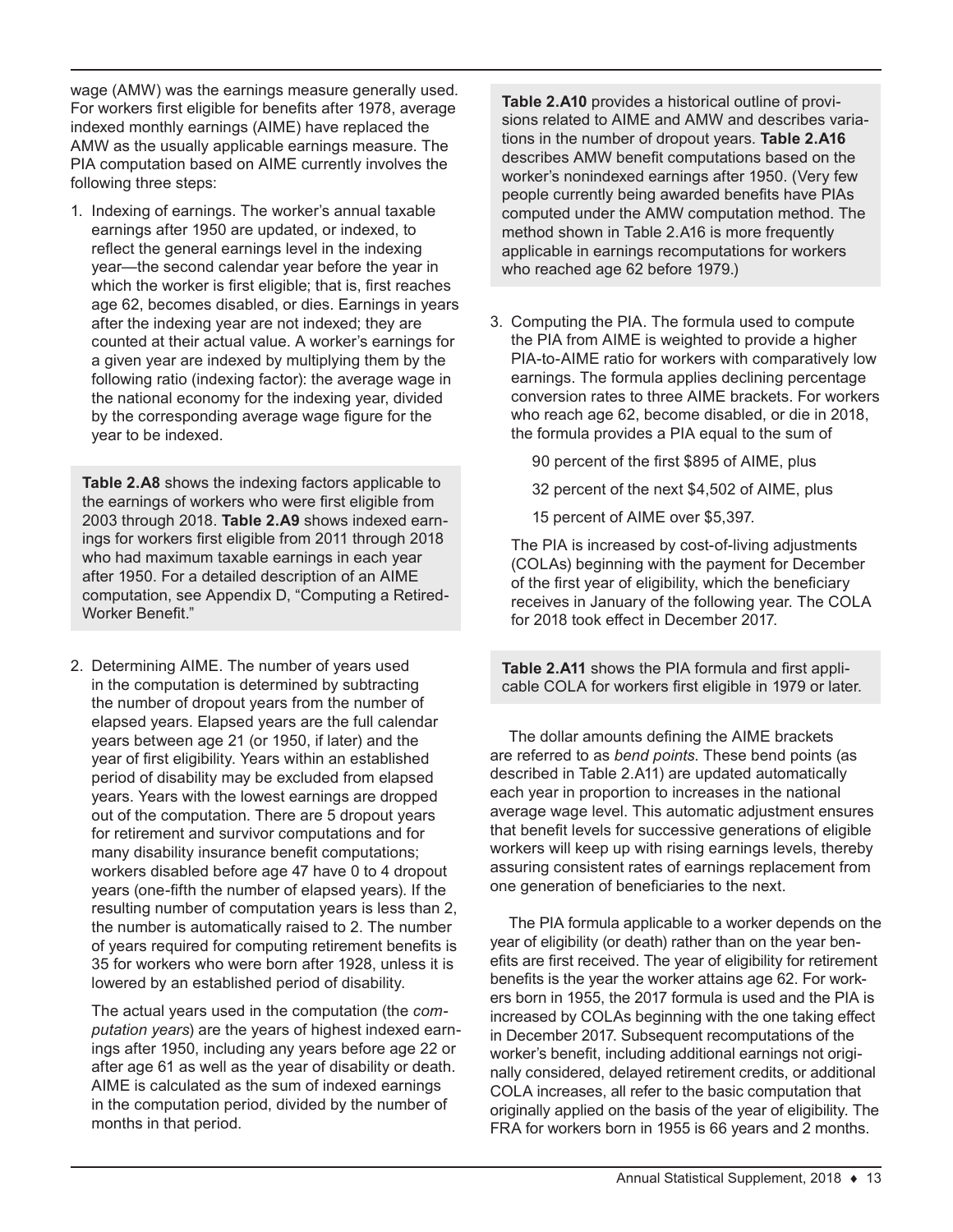Beginning in June 1982, benefits are rounded to the next lower 10 cents. The final benefit payment is rounded to the lower whole dollar amount (if not already an even dollar). Before June 1982, benefits were paid in 10-cent increments after rounding up to the next dime.

A cost-of-living increase in benefits generally is established each year if the Consumer Price Index for Urban Wage Earners and Clerical Workers (CPI-W), prepared by the Department of Labor, indicates an increase of at least 0.1 percent (after rounding) between two specified quarters. The arithmetical mean of the CPI-W for July, August, and September in the year of determination is compared with the arithmetical mean of the CPI-W for the later of (a) July, August, and September in the year in which the last effective cost-of-living increase was established or (b) the 3 months of the calendar quarter in which the effective month of the last general benefit increase occurred. The percentage increase in the CPI-W, rounded to the nearest 0.1 percent, represents the size of the increase in benefits, effective in December of the year in which the determination is made.

Under certain conditions, depending on the size of the combined OASDI trust funds relative to estimated disbursements, the applicability and size of a cost-of-living adjustment may be determined under an alternative method, called the *stabilizer provision*. In no case, however, are benefits reduced below the level of benefits in the year of determination. Historically, this provision has never been triggered.

**Table 2.A18** presents a history of provisions relating to the automatic adjustment of benefits, including a description of the stabilizer provision. In addition, the table includes a summary history and description of provisions relating to the annual automatic adjustment of (1) the maximum amount of taxable and creditable earnings, (2) the dollar amount needed to establish a quarter of coverage, (3) the bend points defining the AIME brackets in the PIA formula and the PIA brackets in the maximum family benefit formula, and (4) the exempt amounts under the earnings (retirement) test. All of these adjustments are linked to increases in the level of the national average annual wage, rather than to increases in the CPI. **Table 2.A19** illustrates the cumulative effect of statutory and automatic increases in benefits for workers who have been in benefit status over varying time periods.

#### **Alternative PIA Computation Provisions**

*Special minimum PIA.* Workers with low earnings but steady attachment to the workforce over most of their adult years may qualify for monthly benefits based on

the special minimum PIA computation. This computation does not depend on the worker's average earnings but on the number of coverage years—years in which the worker had earnings equal to or above a specified amount. The level of the special minimum PIA is the same for workers having the same number of coverage years, regardless of age or year of first eligibility. Increases in the special minimum PIA are linked to costof-living adjustments.

See **Tables 2.A12a and 2.A12b** for additional information on the special minimum PIA.

*Windfall Elimination Provision (WEP).* The WEP affects workers who receive Social Security benefits based on their own work and are also entitled to a pension based on noncovered work after 1956. First eligibility for the noncovered pension and for Social Security benefits must be after December 31, 1985, for WEP to apply. WEP reduces the Social Security PIA upon which OASDI benefits are based and affects all benefits paid on that record except those for survivors. The WEP reduction ceases when entitlement to the pension payment ends, the wage earner dies, or the wage earner earns a total of 30 years of substantial Social Security earnings. The WEP reduction amount is limited to no more than one-half the amount of the noncovered pension.

Under the WEP, a PIA is generally based on 40 percent of the first bend point instead of the 90 percent figure used to calculate the regular AIME PIA. The maximum amount of the reduction is half the amount of the first bend point for the applicable eligibility year. The maximum reduction for WEP for the 2018 eligibility year is \$447.50 (not to exceed one-half of the pension from noncovered employment). SSA's retirement planner at <https://www.ssa.gov/planners/retire/>has a benefit calculator that includes WEP calculations.

Example: A retired worker with a noncovered pension of \$2,000 a month and fewer than 21 years of covered employment attains age 62 in 2018.

Regular PIA, based on AIME of \$1,000.  $$895 \times .90 = $805.50$  $$105 \times .32 = $33.60$ PIA = \$839.10, rounded to \$839.10 WEP PIA, based on AIME of \$1,000.  $$895 \times .40 = $358.00$  $$105 \times .32 = $33.60$ 

PIA = \$391.60, rounded to \$391.60

If a worker has more than 20 years of substantial covered earnings, the WEP PIA begins to increase. With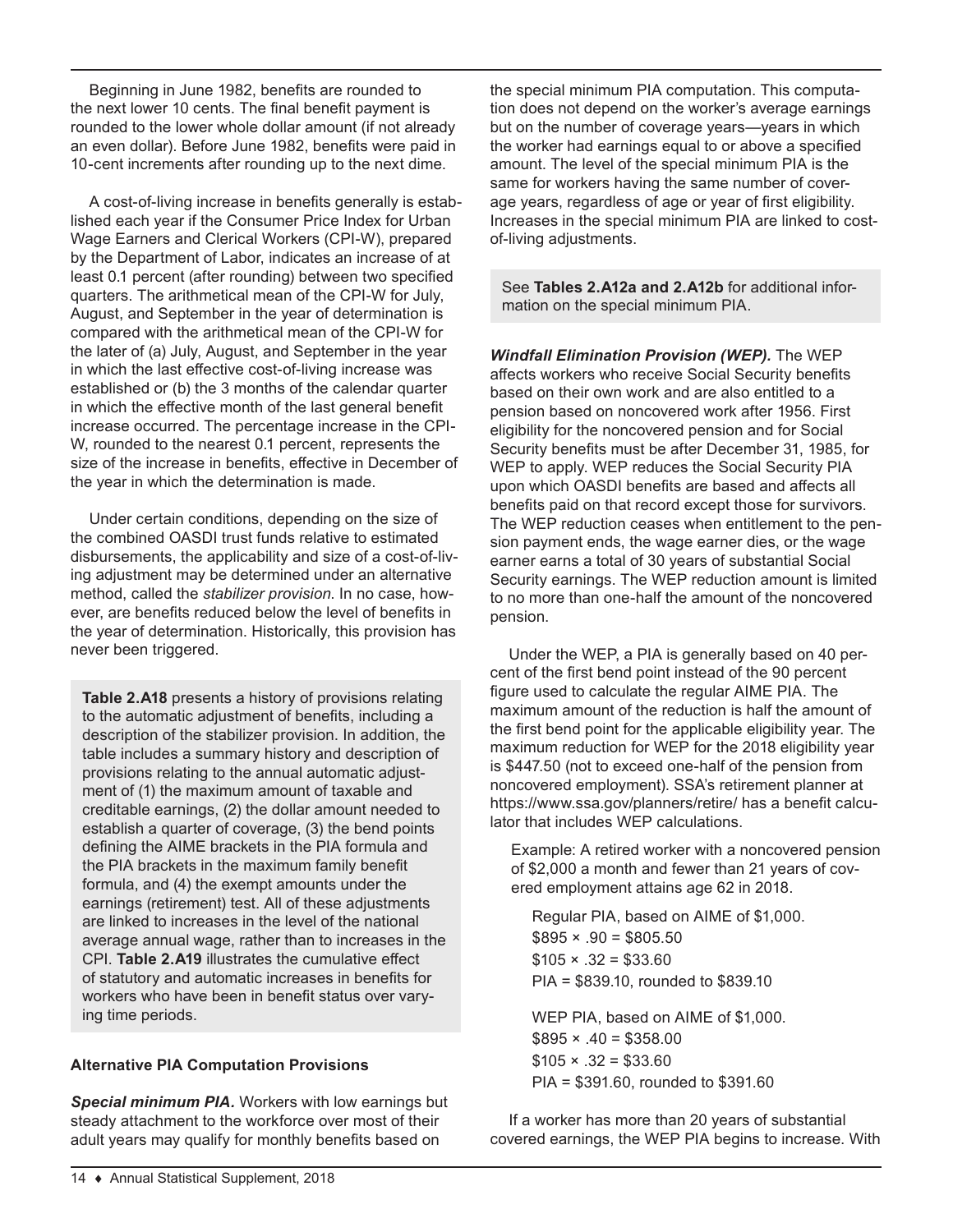the 21st year of substantial covered earnings, the first bend point percentage is increased by 5 percentage points. This rate of increase applies for each additional year of substantial covered earnings, through the 30th year of substantial earnings at which point WEP no longer applies. After 23 years of substantial coverage, for example, the first bend point percentage would be 55 percent. Thirty years of substantial earnings would yield a first bend point percentage of 90 percent (the non-WEP percentage of the first bend point).

Examples of pensions subject to WEP are U.S. Civil Service Retirement System annuities, retirement benefits based on foreign earnings, and state and local government pensions based on noncovered earnings.

**Table 2.A11.1** provides more detail about the WEP computation and contains the amounts of substantial earnings for years after 1990. Substantial earnings for earlier years are listed in **Table 2.A12a**.

*Family maximum provisions.* Monthly benefits payable to the worker and family members or to the worker's survivors are subject to a maximum family benefit amount. The family maximum level for retiredworker families or survivor families usually ranges from 150 percent to 188 percent of the worker's PIA. The maximum benefit for disabled-worker families is the smaller of (1) 85 percent of AIME (or 100 percent of the PIA, if larger) or (2) 150 percent of the PIA.

Like the formula for determining the PIA, the maximum family benefit formula applicable to a worker depends on the year of first eligibility (that is, the year of attainment of age 62, onset of disability, or death). Once the worker's maximum family benefit amount for the year of first eligibility is determined, it is updated in line with the COLAs.

For information on family maximum provisions, as described here, see **Table 2.A13** (comparison of family maximums to the PIAs on which they are based) and **Table 2.A14** (disability family maximums). **Table 2.A17** shows the maximum family benefit amounts applicable in cases of first eligibility before 1979.

## **Benefit Types and Levels**

### **Retired and Disabled Workers**

The full retirement age (FRA) is the earliest age at which an unreduced retirement benefit is payable (sometimes referred to as the *normal retirement age*). The age for

full retirement benefits varies from age 65 to age 67 depending on an individual's birth year; the first incremental increase in FRA affected workers who reached age 62 in 2000. For workers who reach age 62 in 2018, FRA is 66 years and 4 months.

Reduced retirement benefits are available as early as age 62. The monthly rate of reduction from the full retirement benefit (that is, the PIA) is 5⁄9 of 1 percent a month for the 36 months immediately preceding FRA. The reduction rate is  $\frac{5}{12}$  of 1 percent a month for any prior months. The maximum overall reduction for early retirement will rise from 20 percent to 30 percent for those workers who reach age 62 in 2022 and later, when age 67 becomes the FRA. For workers who reach age 62 in 2018, the maximum reduction is 26.67 percent.

**Table 2.A17.1** shows the FRA and maximum reduction of retired-worker benefits by year of birth.

If a disabled worker receives a reduced retirement benefit for months before disability entitlement, the disability benefit is reduced by the number of months for which he or she received the reduced benefit.

For insured workers who postpone their retirement beyond FRA, benefits are increased for each month of nonpayment beyond that FRA up to age 70. This increase is called a *delayed retirement credit* and is potentially available for any or all months following attainment of FRA (maximum of 60 months for workers who attained age 65 before 2003). The total credit possible per year for delayed retirement credits is 8 percent for workers who reach age 62 in 2005 or later.

**Table 2.A20** shows a history of benefit increases due to delayed retirement.

#### **Spouses and Children of Workers**

Spouses receive 50 percent of the worker's PIA (regardless of the worker's actual benefit amount), if the spouse has attained FRA at entitlement to spousal benefits. The spouse of a retired or disabled worker can elect monthly benefits as early as age 62. These benefits are reduced at the rate of 25⁄36 of 1 percent a month for the 36 months immediately preceding FRA and  $\frac{5}{12}$  of 1 percent for any prior month. The maximum overall reduction for early retirement will rise from 25 percent to 35 percent by 2022, when age 67 becomes the FRA for spouses attaining age 62 in that year.

Children of retired or disabled workers are also eligible to receive monthly benefits. The term *child* refers to an unmarried child under age 18, a child aged 18 to 19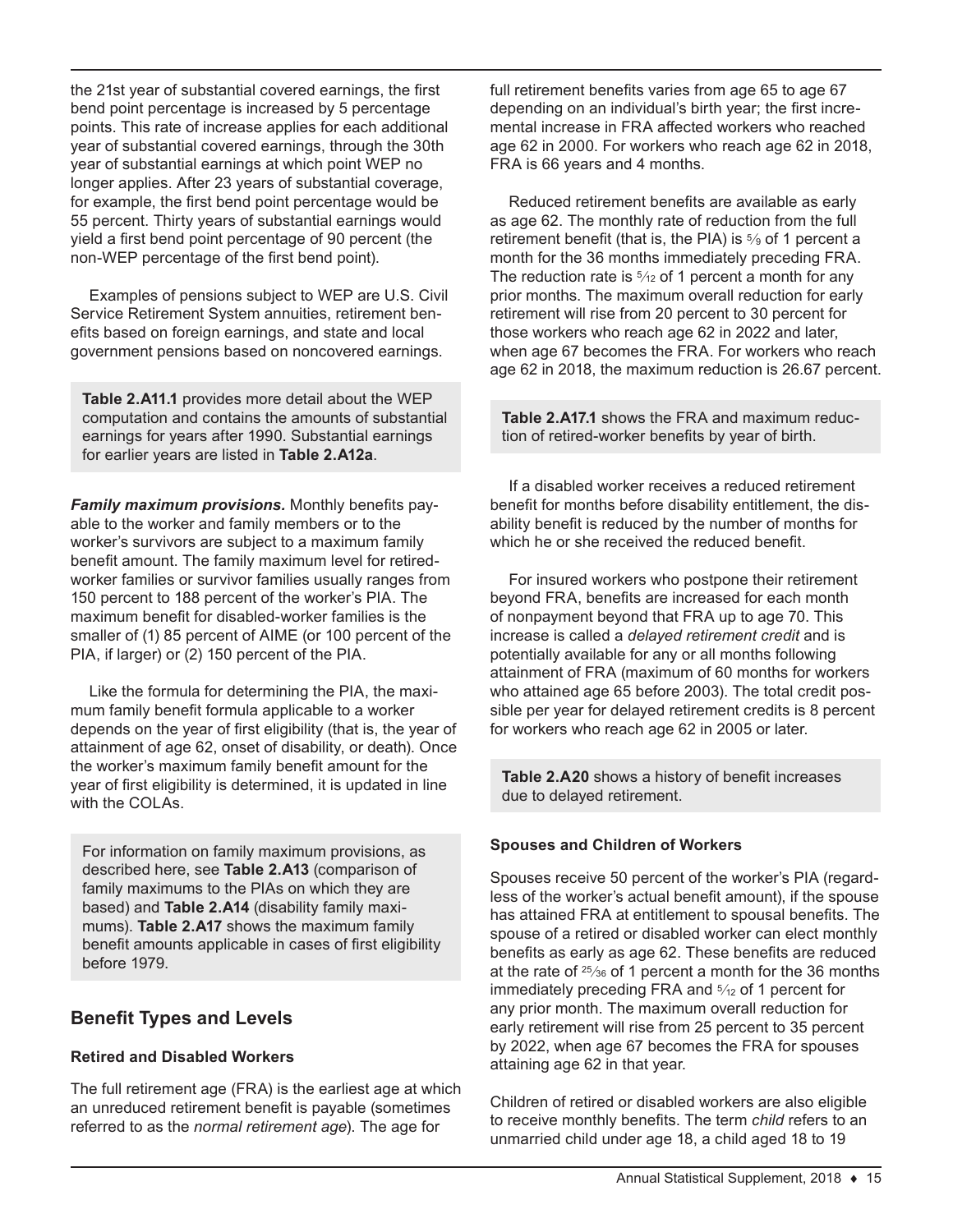attending elementary or secondary school full time, or an adult child aged 18 or older who was disabled before age 22. In addition, young spouses (that is, those under age 62) who care for a worker's entitled child may also be eligible. For purposes of defining young spouses' benefits, the term *child* refers to an entitled child under age 16 or to a child of the worker aged 16 or older and disabled before age 22. Children of retired or disabled workers can receive up to 50 percent of the worker's PIA, as can young spouses. (The benefit of a young spouse is not reduced for age.) Monthly benefits payable to the spouse and children of a retired or disabled worker are limited to a family maximum amount, as discussed earlier.

Benefits are payable to unmarried divorced spouses of retirement age who were married at least 10 years to the worker. A divorced spouse benefit is excluded from family maximum provisions. Divorced spouses aged 62 or older and divorced for 2 or more years (after marriage of 10 or more years) may be independently entitled on the record of the ex-spouse who is not yet entitled to benefits, if the ex-spouse could be entitled to retirement benefits if he or she applied.

#### **Survivors Benefits**

Widows and widowers of fully insured workers are eligible for unreduced benefits at FRA. As with retired workers and spouses, widow(er)s' FRA varies from age 65 to age 67 depending on birth year, but on a different schedule. Widows and widowers can elect reduced monthly benefits at age 60 or, if disabled, as early as age 50. Surviving divorced spouses can also receive benefits if married to the worker for at least 10 years and not remarried before age 60 (age 50 if disabled).

For survivors whose full benefit retirement age is 65, the monthly rate of reduction for the first 60 months immediately preceding FRA is 19⁄40 of 1 percent of the worker's PIA, with a maximum reduction of 28.5 percent at age 60. For survivors whose FRA is after 65, the amount of reduction for each month prior to FRA is adjusted accordingly to ensure that the maximum reduction at age 60 remains 28.5 percent of the worker's PIA.

Benefits for widows and widowers are increased if the deceased worker delayed receiving retirement benefits beyond the FRA. In these cases, the survivor benefits include any delayed retirement credits the deceased worker earned. Conversely, if the worker had elected early retirement, widow(er)s' benefits are limited for widow(er)s first entitled to survivors benefits at age 62 or later. For these beneficiaries, the benefit is the higher of 82.5 percent of the worker's PIA or the amount the worker would be receiving if still alive. Disabled widow(er)s aged 50 to 60 receive the rate of reduction

set for widow(er)s aged 60 (71.5 percent of PIA) regardless of their age at the time of entitlement.

Children of deceased workers and mother and father beneficiaries under FRA are eligible to receive monthly benefits up to 75 percent of the worker's PIA if the worker dies either fully or currently insured. Mother and father beneficiaries must be caring for the worker's entitled child who is either under age 16 or disabled. A dependent parent aged 62 or older is eligible for monthly benefits equal to 82.5 percent of the worker's PIA. When two dependent parents qualify for benefits, the monthly benefit for each is equal to 75 percent of the deceased worker's PIA. Monthly benefits payable to survivors are reduced to conform to the family maximum payable on the deceased worker's account. Benefits for a surviving divorced spouse, however, do not affect the maximum benefit to the family.

See **Table 2.A20** for more information on the full (or normal) retirement ages for workers. **Table 2.A21** describes age-related reductions for dependent beneficiaries, as does **Table 2.A22** for widow(er)s. Additionally, **Tables 2.A23** and **2.A24** show the history of legislation relating to special monthly benefits payable to certain persons born before January 2, 1900. **Table 2.A25** summarizes the history of certain OASDI benefits other than monthly benefit payments. **Table 2.A26** presents illustrative monthly benefit amounts for selected beneficiary families, based on hypothetical earnings histories representing five different earnings levels. **Table 2.A27** shows minimum and maximum monthly benefits payable to retired workers retiring at age 62 in various years beginning with 1957 (the first full year benefits became available at age 62). **Table 2.A28** shows minimum and maximum monthly benefits payable to retired workers retiring at age 65 in various years beginning with 1940.

#### **Provisions for Railroad Retirement Board Beneficiaries**

The OASDI tables do not include a number of persons receiving Railroad Retirement benefits who would be eligible for Social Security benefits had they applied. The reason they have not applied is that receipt of a Social Security benefit would reduce their Railroad Retirement benefit by a like amount.

The Railroad Retirement Act of 1974, effective January 1, 1975, provided that the regular annuity for employees with 10 or more years of railroad service who retired after December 31, 1974, would consist of two components.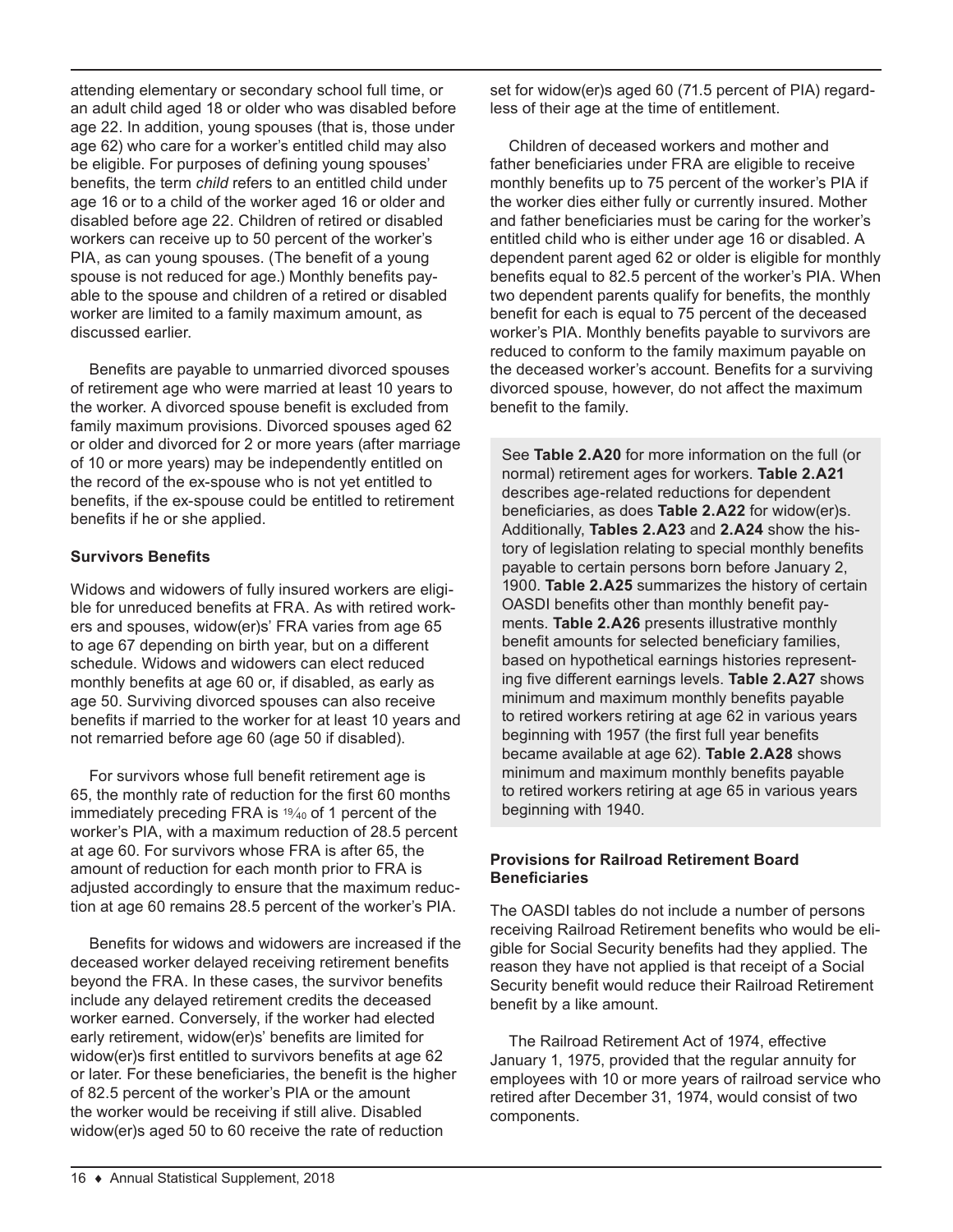- Tier 1. A basic Social Security component equivalent to what would be paid under the Social Security Act on the basis of the employee's combined railroad and nonrailroad service, reduced by the amount of any monthly benefit under OASDI actually paid on the basis of nonrailroad work; and
- Tier 2. A "private pension" component payable over and above the Social Security equivalent, calculated on the basis of the number of years of railroad service.

Public Law 107-90 (the 2001 amendments to the Railroad Retirement Act of 1974), effective January 1, 2002, revised the railroad service work requirement. The railroad service work requirement is 10 or more years of railroad service or, effective January 1, 2002, at least 5 years of railroad service after December 31, 1995. The two components are unchanged.

## **Effect of Current Earnings on Benefits**

#### **Annual Earnings Test**

Individuals may receive Social Security retirement, dependent, or survivor benefits and work at the same time. However, under the law, those benefits could be reduced if earnings exceed certain amounts.

Under the annual earnings test provisions of the Social Security Act, beneficiaries who are younger than full retirement age and have earnings in excess of certain exempt amounts may have all or part of their benefits withheld. The annual earnings test exempt amount for nondisabled beneficiaries is pegged to increases in the average wage. Different rules on earnings apply to beneficiaries who receive disability benefits, and are described in a subsequent section.

For beneficiaries who are younger than FRA throughout the year:

- The earnings test exempt amount is \$17,040 in 2018.
- Benefits are withheld at the rate of \$1 for each \$2 of earnings above the exempt amount.

For beneficiaries who attain FRA in 2018, the annual earnings test is significantly higher.

- This earnings test exempt amount is \$45,360 in 2018. Only earnings before the month of attainment of FRA are counted for purposes of this portion of the annual earnings test.
- Benefits are withheld at the rate of \$1 for every \$3 of earnings above the exempt amount.

Individuals have the option to receive benefits under a monthly earnings test if it is to their advantage to do so. This option is usually exercised in the first year of entitlement, because the monthly test permits payment for some months even if the annual earnings limit is greatly exceeded. Under the monthly test, beneficiaries receive a full monthly benefit for months in which they do not earn an amount equal to more than  $\frac{1}{12}$  the annual earnings test. The monthly earnings test is applied to the self-employed on the basis of the number of hours worked instead of monthly earnings. Generally, beneficiaries are eligible for the monthly earnings test in only one year.

A foreign work test applies to work outside the United States in employment or self-employment that is not subject to U.S. Social Security taxes. Benefits are withheld for each month a beneficiary younger than FRA works more than 45 hours.

The earnings test no longer applies beginning with the month a beneficiary attains FRA. Elimination of the earnings test at FRA is effective for taxable years ending after December 31, 1999 (Public Law 106-182). At FRA no benefits are withheld for earnings, regardless of the amount of earnings.

**Tables 2.A29** and **2.A29.1** provide historical detail on the retirement test.

#### **Automatic Adjustments for Additional Earnings**

When a worker has earnings after filing for Social Security benefits, the additional earnings are credited to the worker's record. The reduction factor and the computation of the PIA could be affected by the additional earnings. These adjustments occur automatically; the worker does not need to request the action.

*Adjusted Reduction Factor.* The reduction factor is based on all months of entitlement prior to FRA. If a full month or partial month of benefits is withheld because of the earnings test, the reduction factor is automatically adjusted at FRA. For widows and widowers, the automatic adjustments are effective at age 62 and at FRA. This adjustment of the reduction factor results in a higher ongoing monthly benefit. For example, if retirement benefits are claimed 36 months before FRA, a 36-month reduction factor is applied to the PIA. If the earnings test results in no payment of benefits for 6 of those months, the reduction factor is automatically adjusted at FRA, the ongoing reduction factor is changed to 30 months, and benefits are increased retroactively to the month of FRA.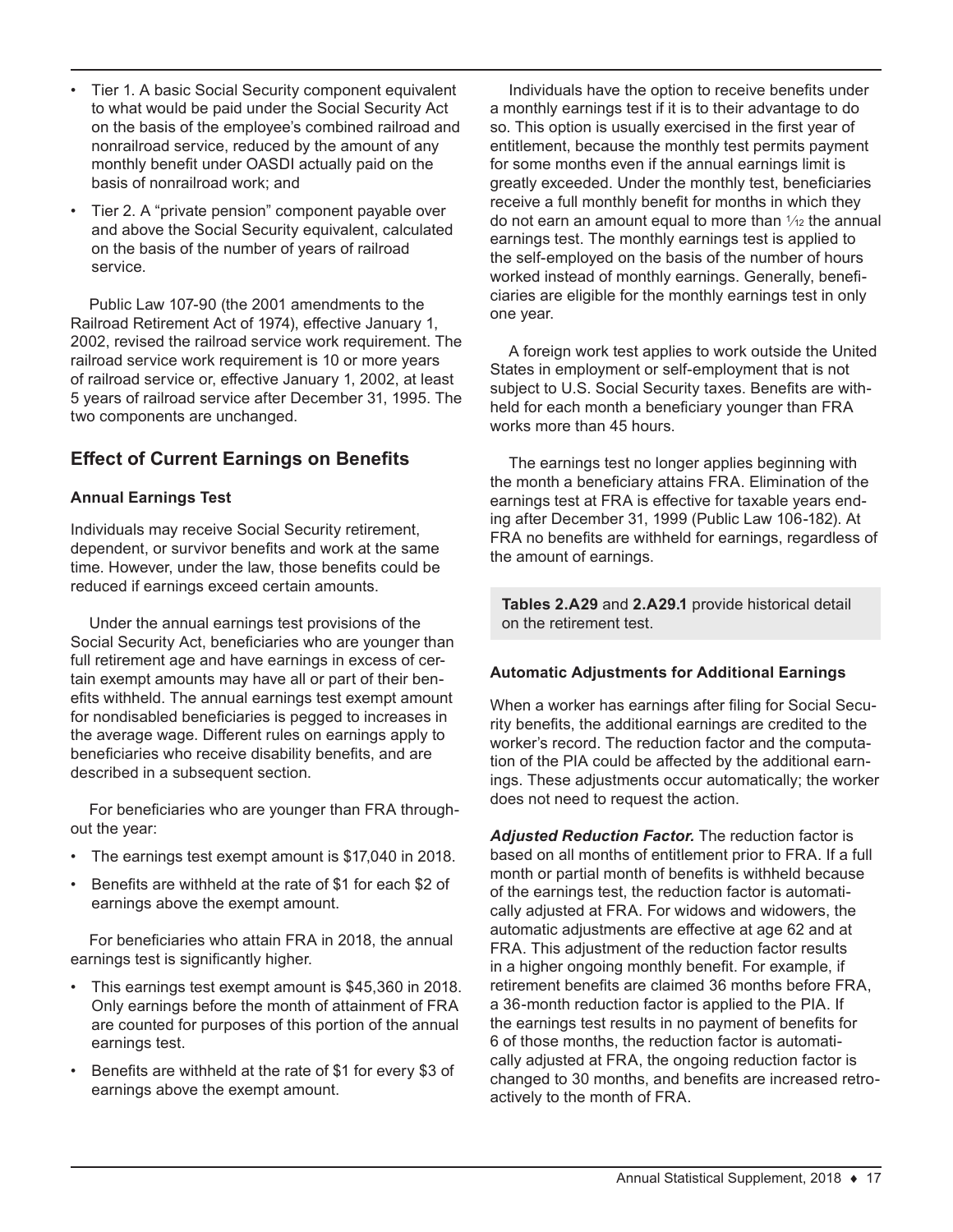*Recomputation.* Additional earnings also have the potential to increase the PIA. A recomputation is automatically considered each year when earnings of the insured worker are credited to the record. A recomputation of the PIA is processed if the earnings result in an increase to the PIA of at least \$1.00. The increase is retroactive to January of the year following the year of new earnings. For example, if a beneficiary's PIA is \$955.50 effective December 2017 and the beneficiary had earnings in 2017, a recomputation would be considered for January 2018. After considering all earnings through 2017, if it is found that the PIA has increased to \$976.50 as of January 2018, the recomputation can be allowed because the increase is at least \$1.00 over the December 2017 PIA.

#### **Earnings and Disability Benefits**

Beneficiaries entitled on the basis of their own disability—disabled workers, disabled adult children, and disabled widow(er)s—are not subject to the annual earnings test. Substantial earnings by disabled beneficiaries, however, may indicate that they are able to do work that constitutes substantial gainful activity (SGA) and therefore no longer meet the requirements for disability benefits. Although other factors are considered, numerical earnings thresholds are used to evaluate SGA. Disabled beneficiaries must report all earnings to SSA for timely evaluation of SGA.

Through 2000, SSA periodically changed the earnings amount for which a nonblind disabled individual was considered to be engaged in SGA. Effective January 1, 2001, SGA amounts are automatically adjusted annually on the basis of increases in the national average wage index. The SGA amount for nonblind individuals in calendar year 2018 is \$1,180 per month.

A different definition of SGA applies to blind individuals receiving Social Security disability benefits. Increases in the SGA amount for blind individuals have been pegged to increases in the national average wage index since 1978. The SGA level for blind individuals in calendar year 2018 is \$1,970 per month.

A 9-month trial work period allows beneficiaries who are still disabled to test their ability to work. During that period, beneficiaries may earn any amount and still receive full benefits. After the individual completes 9 trial work months, the SGA level is used to determine whether earnings are substantial.

**Table 2.A30** provides related historical data on disability program earnings guidelines.

### **Government Pension Offset**

A pension from a federal, state, or local government based on work that was not covered by Social Security could reduce the amount of a spouse's or widow's or widower's Social Security benefits. Social Security benefits are reduced (offset) by two-thirds of the government pension if the pension is based on noncovered work by the spouse, widow, or widower. For example, for a monthly civil service pension of \$600, two-thirds, or \$400, would offset a Social Security spousal benefit. An individual eligible for a Social Security spousal benefit of \$500 would receive \$100 per month from Social Security (\$500 − \$400 = \$100). The intent of the Government Pension Offset provision is to ensure that, when determining the amount of spousal benefits, government employees who do not pay Social Security taxes are treated in a manner similar to those who work in the private sector and pay Social Security taxes. The law requires that Social Security spousal benefits be offset dollar for dollar by the amount of a spouse's own Social Security retirement benefit. For example, if a woman worked and earned her own \$600 monthly Social Security retired-worker benefit but was also eligible for a \$500 spouse's benefit on her husband's Social Security record, the spousal benefit would not be paid because it would be offset by her own Social Security benefit.

Exceptions to the Government Pension Offset could apply if some of the work on which the pension is based was in covered employment. Specific rules apply depending on the employer and on the dates of employment. There are also exemptions for those who were eligible for the government pension before December 1982 or before July 1983, if specific criteria are met.

## **Taxation of Benefits**

Up to 85 percent of Social Security benefits may be subject to federal income tax depending on the beneficiary's income, marital status, and filing status. The definition of income for this provision is as follows: adjusted gross income (before Social Security or Railroad Retirement benefits are considered), plus tax-exempt interest income, with further modification of adjusted gross income in some cases involving certain tax provisions of limited applicability among the beneficiary population, plus half the Social Security and Tier 1 Railroad Retirement benefits.

For married beneficiaries filing jointly with adjusted gross income (as defined above) that is \$32,000 a year or less, no Social Security benefits are subject to taxation. If their adjusted gross income exceeds \$32,000 but is \$44,000 or less, up to 50 percent of the Social Security benefit is subject to income tax. If their income